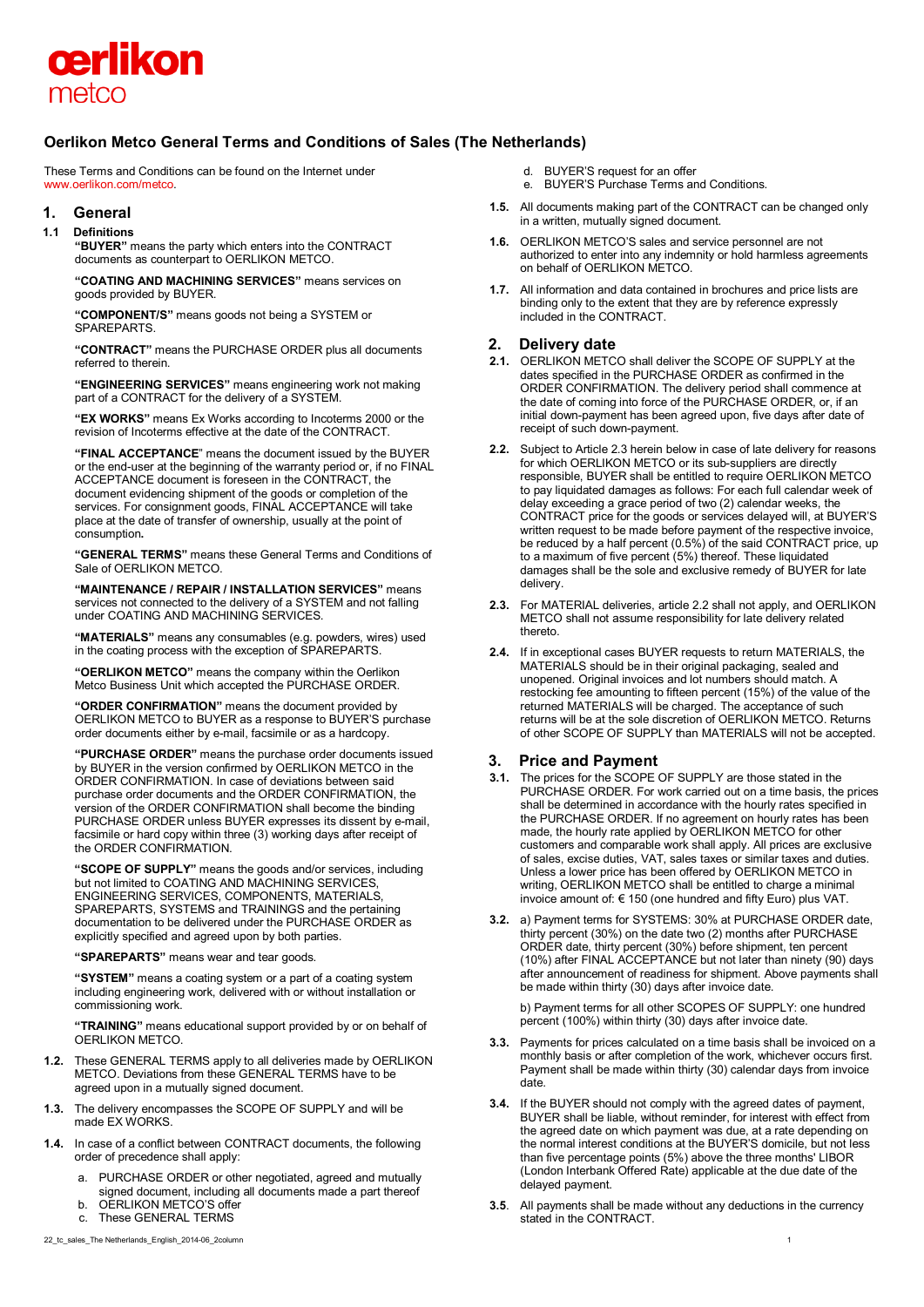# cerlikon metco

- **3.6.** In case of late payment, OERLIKON METCO may after having notified the BUYER in writing, suspend its performance of the SCOPE OF SUPPLY until the late payments have been received.
- **3.7.** If BUYER and OERLIKON METCO agreed on issuing a Letter of Credit by BUYER in favor of OERLIKON METCO, such Letter of Credit shall be irrevocable, extendable, and confirmed by a first class worldwide active bank. Withdrawal of the money shall be against invoice and bill of lading or warehouse receipt.

# **4. Intellectual Property**

- **4.1.** BUYER shall provide the technical documentation (e.g. up-to-date drawings, descriptions, charts, instructions) which is necessary for the delivery of the SCOPE OF SUPPLY and is specified in the CONTRACT. BUYER confirms that BUYER is fully authorized to use (or have used) the technical documentation provided to OERLIKON METCO for the performance of the SCOPE OF SUPPLY by OERLIKON METCO or its sub-suppliers, respectively. In case BUYER is not authorized to order said performance from OERLIKON METCO without violation of intellectual property rights of third parties, or if such right should be challenged, BUYER shall inform OERLIKON METCO without any delay. In this case, OERLIKON METCO shall stop the work until the approvals needed for the performance have been obtained.
- **4.2.** OERLIKON METCO shall not use technical documentation received from BUYER for any purpose other than to fulfill the CONTRACT.
- **4.3.** Any know-how, inventions, patents or copyrights or the like belonging to or provided by OERLIKON METCO and used for or developed in the course of the fulfillment of the CONTRACT by OERLIKON METCO shall remain OERLIKON METCO'S property, and no ownership shall be transferred to BUYER with respect to such knowhow, inventions, patents and copyrights, independent of the hardware on which such know-how, inventions, patents or copyrights is made available (machinery, paper, electronic medium, etc.). However, BUYER shall be granted a limited right to use such know-how, invention, patents, copyright or the like for the operation, maintenance and repair of the SCOPE OF SUPPLY on a nonexclusive basis, which right shall **not** include the use of the said intellectual property for the reproduction of the SCOPE OF SUPPLY or parts thereof. If the SCOPE OF SUPPLY consists of ENGINEERING SERVICES, BUYER shall be permitted to use, on a non-exclusive basis, the documentation received for the purpose described in the PURCHASE ORDER. In case of doubt, ENGINEERING SERVICES provided for the development of a SYSTEM or related to COATING AND MACHINING SERVICES shall be deemed to be made available for the purpose of procurement of such goods or services from OERLIKON METCO.
- **4.4.** a) OERLIKON METCO warrants that the SCOPE OF SUPPLY and any part thereof, in the particular form sold by OERLIKON METCO, shall not infringe any intellectual property rights of third parties. In the event of any patent infringement relating to the said SCOPE OF SUPPLY, OERLIKON METCO may, in its sole discretion, procure the right to use the SCOPE OF SUPPLY without impairing its suitability, or modify or replace it so that it is rendered non-infringing. The obligations of OERLIKON METCO set forth herein are contingent upon (i) OERLIKON METCO receiving prompt written notice from BUYER of such infringement; (ii) OERLIKON METCO receiving assistance from BUYER in the defense of such claims of infringement; and (iii) the right of OERLIKON METCO to settle or defend any proceedings or claims.

b) This obligation of OERLIKON METCO shall not apply to (i) the SCOPE OF SUPPLY or part thereof which has been manufactured according to BUYER'S design, (ii) services performed by using BUYER'S documentation, (iii) the use of the SCOPE OF SUPPLY or any part thereof in conjunction with any other product in a combination not furnished by OERLIKON METCO as part of the SCOPE OF SUPPLY, (iv) products fabricated by using the SCOPE OF SUPPLY. As to any such equipment, service, product, part or use in such combination, OERLIKON METCO assumes no liability whatsoever for infringement of intellectual property rights of third parties, and BUYER shall indemnify OERLIKON METCO against any respective infringement claims. OERLIKON METCO shall co-operate with BUYER in the same manner as required by OERLIKON METCO under article 4.4 a (i) to (iii) herein above.

**4.5.** OERLIKON METCO'S copyrighted material shall not be copied by BUYER except for archiving purposes or to replace a defective copy.

# **5. Installation and site Preparation**

- **5.1.** If installation services are a part of the SCOPE OF SUPPLY, it is the responsibility of the BUYER to prepare the site environmentally and to provide the required services, including without limitation electrical wiring and conduit, dry compressed air and piping, gas supply and piping, tools for installation, water drain, permits, including work permits, licenses, approvals, etc. as well as whatever is required to uncrate and move the equipment into its location.
- **5.2.** BUYER also undertakes to maintain the facilities, upon which OERLIKON METCO'S personnel may be required to enter, in a safe condition, and to comply with all applicable laws, statutes and regulations governing workplace health and safety, and to give OERLIKON METCO'S personnel all instructions necessary. OERLIKON METCO shall make sure that its personnel will follow all instructions reasonably made by BUYER. The same applies vice versa in case BUYER'S personnel have to enter upon OERLIKON METCO'S facilities.
- **5.3.** BUYER'S failure to comply with the obligations stated in articles 5.1 and 5.2 above shall entitle OERLIKON METCO to either stop rendering its services, and/or postpone the delivery terms, and/or ask for additional charges for the lost time of its service personnel, such time to be calculated and charged in accordance with articles 3.1 and 3.3 herein above.

# **6. WARRANTY**

Articles 6.1 through 6.7 contain specific warranties referring to various SCOPES OF SUPPLY. Only the warranty provision(s) referring to a specific SCOPE OF SUPPLY shall apply.

## **6.1. SYSTEMS and COMPONENTS**

OERLIKON METCO shall remedy any defect resulting from faulty materials or faulty workmanship. To the extent OERLIKON METCO is responsible for the design the same obligation applies to defects resulting from faulty design. If requested to do so by BUYER in writing, and as BUYER'S sole and exclusive remedy, OERLIKON METCO agrees to, at its sole option, either repair or replace the faulty parts of the SCOPE OF SUPPLY, or supply BUYER with nondefective SCOPE OF SUPPLY or part thereof. These remedies shall be provided for the defects notified to OERLIKON METCO during the warranty period under the conditions defined in article 6.9 herein below and are granted for twelve (12) months.

## **6.2 MATERIALS**

OERLIKON METCO warrants that when dispatched from OERLIKON METCO'S factory, all MATERIALS meet the specifications described in the respective product data sheet. If requested to do so by BUYER in writing, and as BUYER'S sole and exclusive remedy, OERLIKON METCO agrees to replace, at OERLIKON METCO'S own cost, any MATERIALS which do not meet the specifications described in the said product data sheet or which have been specifically agreed upon in the CONTRACT. These remedies shall be provided for the defects notified to OERLIKON METCO during the warranty period under the conditions defined in article 6.9 herein below and are granted for two (2) months.

## **6.3 COATING AND MACHINING SERVICES**

OERLIKON METCO shall remedy any defect resulting from not using the materials specified, or from faulty workmanship. OERLIKON METCO assumes no warranty or representation regarding the fitness of the coating or machining applied for the purpose for which the coated goods are intended to be used. If requested to do so by BUYER in writing, and as BUYER'S sole and exclusive remedy, OERLIKON METCO shall at its sole option repair the defective coating or machining or remove and re-process it. These remedies shall be provided for the defects notified to OERLIKON METCO during the warranty period under the conditions defined in article 6.9 herein below and are granted for six (6) months.

#### **6.4 MAINTENANCE / REPAIR / INSTALLATION SERVICES**

OERLIKON METCO'S obligations consist of using proper care and skill in performing the work described in the CONTRACT and, if parts (SPAREPARTS or other parts) are supplied by OERLIKON METCO in connection with such SERVICES, to deliver parts, which are free of defects. If requested to do so by BUYER in writing, and as BUYER'S sole and exclusive remedy, OERLIKON METCO shall remedy any faulty service work at its own cost. Defects resulting from insufficient or inappropriate documentation delivered by BUYER shall be remedied at BUYER'S cost. These remedies shall be provided for the defects notified to OERLIKON METCO during the warranty period under the conditions defined in Article 6.9 herein below and are granted for six (6) months.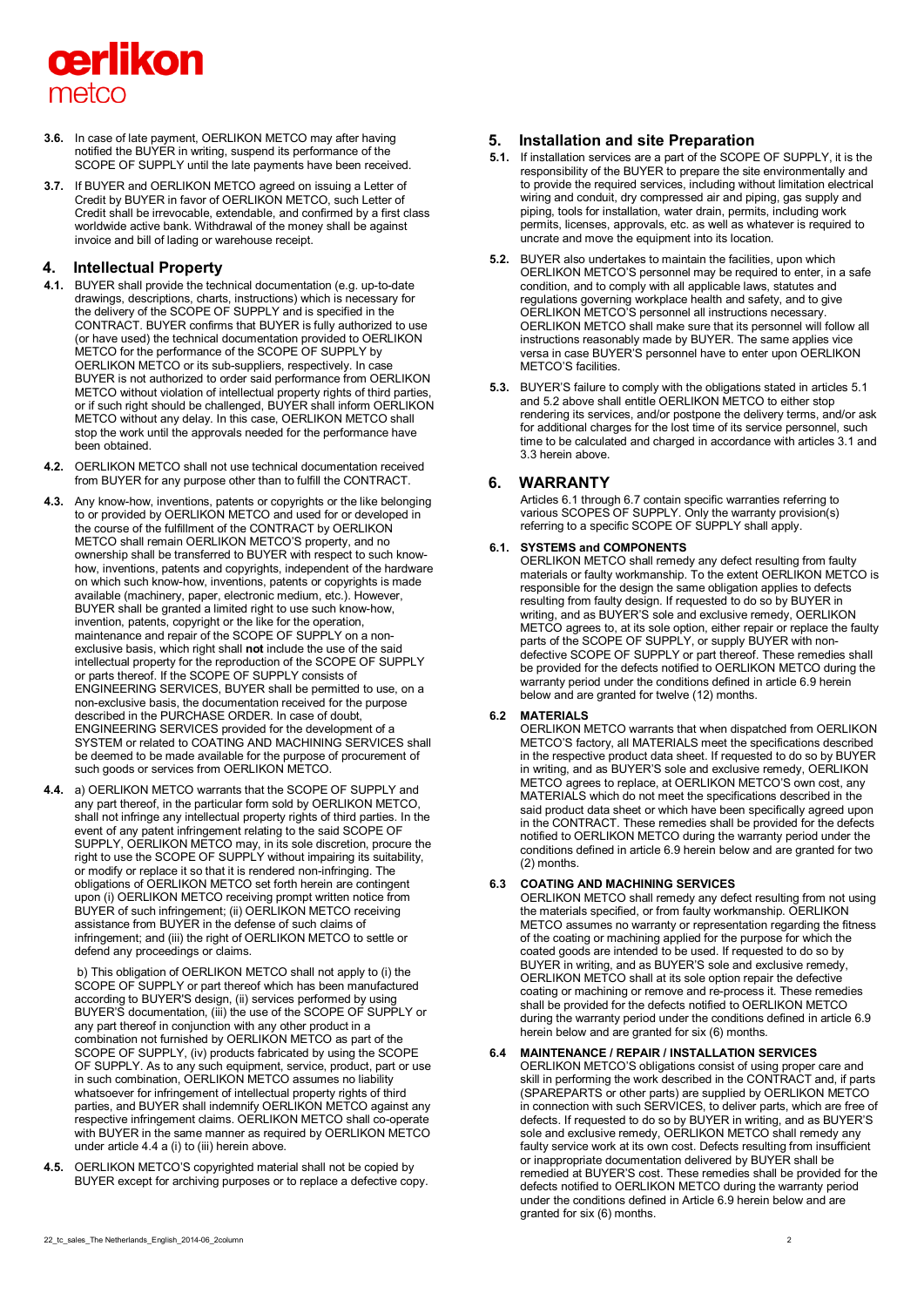# cerlikon metco

## **6.5 SPAREPARTS**

OERLIKON METCO shall remedy any defect resulting from faulty materials or faulty workmanship. If requested to do so by BUYER in writing, and as BUYER'S sole and exclusive remedy, OERLIKON METCO agrees to, at its sole option, either repair or replace the faulty SPAREPARTS, or supply BUYER with non-defective SPAREPARTS. These remedies shall be provided for the defects notified to OERLIKON METCO during the warranty period under the conditions defined in article 6.9 herein below and are granted for twelve (12) months except as otherwise agreed upon in the CONTRACT or as can normally be expected for such types of SPAREPARTS and the specific use, whichever time period is the shortest.

### **6.6 ENGINEERING SERVICES**

OERLIKON METCO'S obligations consist of using proper care and skill in performing the work described in the CONTRACT. However, OERLIKON METCO does not provide any warranty for successful achievement of the results envisaged in the CONTRACT. If requested to do so by BUYER in writing, and as BUYER'S sole and exclusive remedy, OERLIKON METCO shall remedy any faulty service work at its own cost. These remedies shall be provided for the faults notified to OERLIKON METCO during the warranty period under the conditions defined in article 6.9 herein below and are granted for six (6) months.

#### **6.7 TRAINING**

OERLIKON METCO'S obligations consist of using proper care and skill in performing the TRAINING. OERLIKON METCO shall assume liability regarding correctness of the content communicated, orally or in writing, only to the extent that damages resulting from TRAINING are based on OERLIKON METCO'S gross negligence or willful misconduct.

#### **6.8 Performance Guarantee**

Unless explicitly specified in the CONTRACT, OERLIKON METCO shall not provide performance guarantees. If a performance guarantee has been agreed upon, it shall be fulfilled if the guaranteed values have been reached in a performance test, or, if such test has not been agreed upon, if the SCOPE OF SUPPLY goes into commercial operation. OERLIKON METCO'S liability for not reaching the guaranteed values, although the pre-conditions for which the BUYER or the end-user are responsible have been fulfilled, shall be limited to liquidated damages amounting to maximum ten percent (10%) of the CONTRACT price for all SCOPE OF SUPPLY, except for SYSTEMS, for which OERLIKON METCO'S liability shall be limited to liquidated damages amounting to maximum five percent (5%) of the CONTRACT price.

#### **6.9 General Conditions applicable to OERLIKON METCO'S Warranty**  a) Place where Warranty Work is executed

OERLIKON METCO reserves the right to require that the BUYER or the end-user returns the SCOPE OF SUPPLY or parts thereof to OERLIKON METCO'S production facility to provide proper warranty service. Regarding SYSTEMS, OERLIKON METCO shall use its best efforts to perform the warranty work at BUYER'S or end-user's facility, and as soon as reasonably practicable after receipt of written notification by the BUYER or the end-user. In case OERLIKON METCO requires that the BUYER or end-user returns the SYSTEM or part thereof to OERLIKON METCO'S facilities, OERLIKON METCO shall reimburse BUYER or end-user solely the costs paid for sea or land transportation, with the exclusion of any internal costs. Regarding COATING AND MACHINING SERVICES, OERLIKON METCO shall bear the costs for the corresponding repair or reprocessing work which occurs outside its works if it is not possible to carry out such repairs or reprocessing work in OERLIKON METCO'S works, or if this would involve unreasonable expenses. Such costs shall be borne by OERLIKON METCO to the extent that they are reasonable under the circumstances prevailing, and provided BUYER or end-user has obtained OERLIKON METCO'S prior written approval.

#### b) Start of Warranty Period

Unless otherwise agreed upon in writing, the warranty period for SYSTEMS, COMPONENTS, and MAINTENANCE / REPAIR / INSTALLATION SERVICES starts at the date of FINAL ACCEPTANCE of the respective SCOPE OF SUPPLY, in any case not later than ninety (90) days after announcement of readiness for shipment in case of delivery of goods, or completion of the services. FINAL ACCEPTANCE shall not be deferred due to minor defects. For MATERIALS, COATING AND MACHINING SERVICES and SPARE PARTS the warranty period starts at the date of delivery EX WORKS.

The warranty periods stipulated in articles 6.1 through 6.7 above shall terminate if BUYER or a third party undertakes inappropriate or improper modification or repairs, or if the BUYER, in case of a defect, does not as soon as reasonably possible take all appropriate steps to mitigate damages and to notify OERLIKON METCO in writing of its obligation to remedy such defect.

#### d) Maximum Warranty Period

Any warranty period (including but not limited to new warranty periods for replaced, or repaired goods, or repeated services, and including cases when commencement of the warranty period is deferred, etc.) shall expire after the addition of half of the number of months of the original warranty period to the original warranty period.

## e) Deliveries to Medical Industry

If the SCOPE OF SUPPLY is delivered for use in the medical industry - such as but not limited to (i) COATING AND MACHINING SERVICES applied on medical devices, (ii) SYSTEMS, COMPONENTS, SPARE PARTS, MATERIALS used for the production of medical devices, (iii)

MAINTENANCE/REPAIR/INSTALLATION SERVICES on SYSTEMS etc. as mentioned under (ii) herein before - OERLIKON METCO shall not assume any liability for biocompatibility, sterility or other requirements typically asked for in the medical industry. BUYER shall indemnify and hold OERLIKON METCO harmless from any and all claims made by third parties against OERLIKON METCO and shall make sure that BUYER'S insurance carriers shall waive their right of subrogation against OERLIKON METCO.

#### f) Exclusion from OERLIKON METCO'S Warranty

Excluded from OERLIKON METCO'S warranty and liability for defects are all deficiencies which cannot be proved to have their origin in bad material, faulty design (if applicable), or poor workmanship, including without limitation, deficiencies resulting from normal wear and tear, improper maintenance, failure to observe the operating instructions or deficiencies resulting from other reasons beyond OERLIKON METCO'S control, including without limitation damages caused by erosion, corrosion or cavitation. Replaced parts shall become the property of OERLIKON METCO.

The BUYER or end-user shall at its own expense arrange for any dismantling and reassembly of equipment other than the dismantling and reassembly of the equipment pertaining to the SCOPE OF SUPPLY, to the extent that this is necessary to remedy the defect.

Total liquidated damages as described under articles 2.2 and 6.8 above shall be limited to a total aggregate amount equivalent to ten percent (10%) of the CONTRACT Price.

OERLIKON METCO MAKES NO WARRANTY OR REPRESENTATION TO THE SCOPE OF SUPPLY OTHER THAN AS SPECIFIED IN THIS SECTION. ALL OTHER WARRANTIES, EXPRESS OR IMPLIED, INCLUDING BUT NOT LIMITED TO THE IMPLIED WARRANTIES OF MERCHANTABILITY AND FITNESS FOR A PARTICULAR PURPOSE, ARE HEREBY DISCLAIMED.

#### **6.10 Hazard Warning Responsibility**

BUYER and OERLIKON METCO acknowledge that each have respective obligations with respect to maintaining compliance with all safety and health related regulations concerning SCOPE OF SUPPLY. BUYER is familiar with the SCOPE OF SUPPLY and acknowledges its separate and independent knowledge of such risks, which are known in BUYER'S industry. BUYER shall maintain compliance with all safety and health related governmental requirements concerning SCOPE OF SUPPLY and shall take all reasonable and practical steps to inform, warn, and familiarize its employees, agents, contractors, and customers with all hazards associated therewith, including handling, shipment, storage, use, and disposal. BUYER assumes as to its employees, independent contractors, and subsequent purchasers of the SCOPE OF SUPPLY sold hereunder, all responsibility for all such necessary warnings or other precautionary measures. BUYER shall defend at its own expense, indemnify fully and hold harmless OERLIKON METCO and its parents, subsidiaries, and affiliates and its and their agents, officers, directors, employees, representatives, successors, and assigns from and against any and all liabilities, losses, damages, demands, claims, penalties, fines, actions, suits, legal, administrative or arbitration proceedings, judgments of any jurisdiction, costs and expenses (including, but not limited to, attorney's fees and related costs) arising out of or in any manner related to BUYER'S failure to provide necessary warnings or other precautionary measures in connection with the SCOPE OF SUPPLY sold hereunder.

c) Early termination of Warranty Period